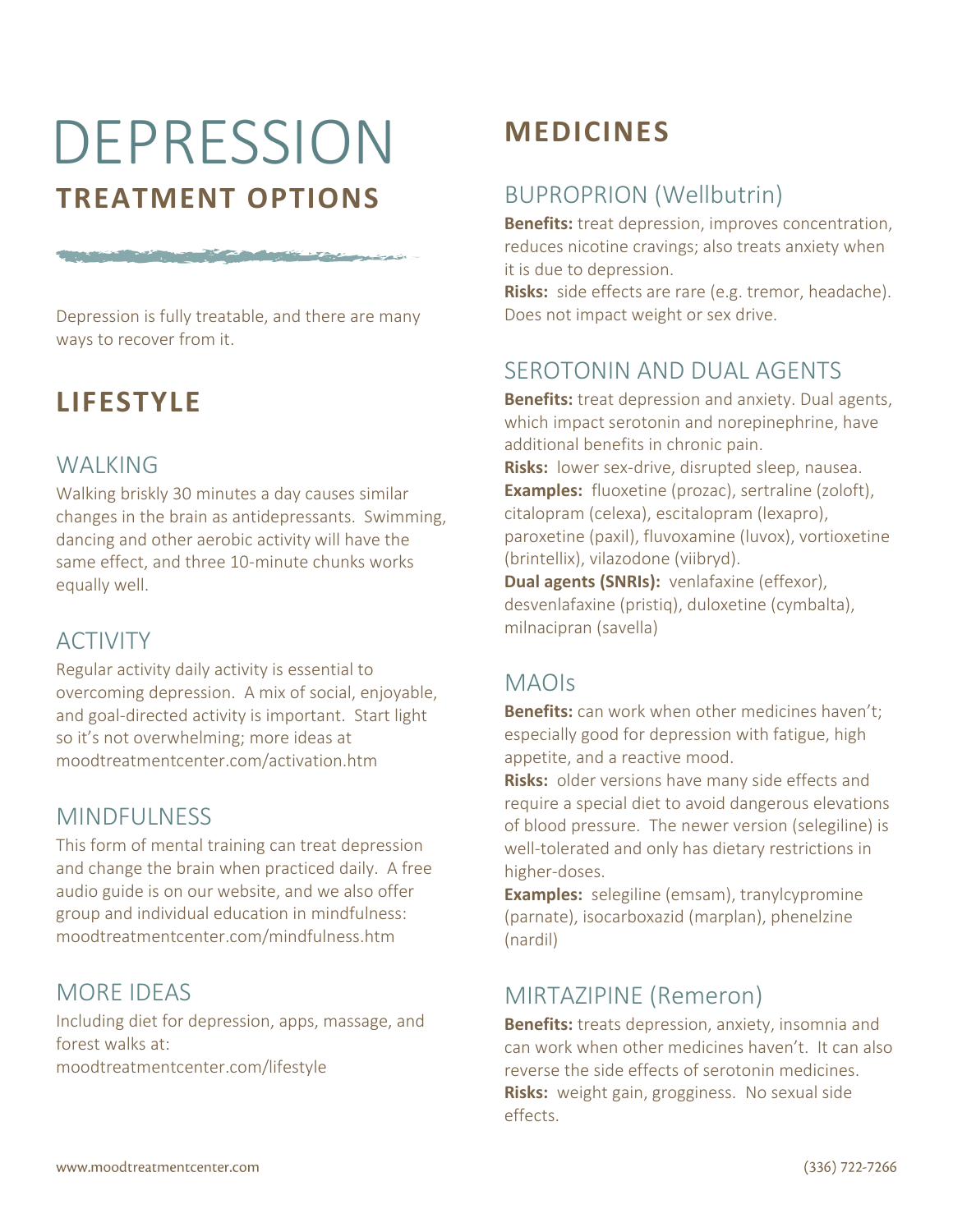## **TRICYCLICS**

**Benefits:** treat depression, anxiety, chronic pain and insomnia. Can work when other medicines haven't.

**Risks:** numerous side effects including low blood pressure, heart arrhythmias, constipation, drowsiness, concentration problems, sexual difficulties.

**Examples:** amitriptyline (elavil), clomipramine (anafranil), doxepin (sinequan), imipramine (tofranil),nortriptyline (pamelor), protriptyline (vivactil), trimipramine (sumontil), desipramine (norpramin). Tetracyclic versions: maprotiline, amoxapine.

#### DOPAMINE AGENTS

**Examples:** pramipexole (possibly ropinorole, rotigotine)

**Benefits:** treat depression, restless legs. No sexual side effects or weight gain.

**Risks:** nausea, drowsiness, compulsive behavior.

#### NOVEL STIMULANTS

**Examples:** modafinil, armodafinil **Benefits:** work quickly for depression, fatigue, concentration. **Risks:** anxiety, headache, insomnia.

#### ATYPICALS

**Examples:** Aripiprazole (abilify), brexpiprazole (rexulti), cariprazine (vraylar), lurisidone (latuda), quetiapine (seroquel), olanzapine (zyprexa), risperidone (risperdal), ziprasidone (geodon). **Benefits:** help antidepressants work better. **Risks:** weight gain, drowsiness, restlessness, diabetes, high cholesterol, tardive dyskinesia (permanent muscle twitching).

#### LITHIUM

**Benefits:** helps antidepressants work better; prevents suicide; strengthens brain cells. Well tolerated in lower doses (for depression).

**Risks:** nausea, tremor, thirst, low thyroid, kidney problems.

## OTHER

**Meds which may work (limited evidence):**

Memantine, amantadine, riluzole, thyroid supplementation, pindolol, minocycline, cyproheptadine (similar to mirtazapine), statins.

**Meds which work but cause significant drowsiness:** Nefazodone, trazodone

# **NATURAL**

### VERY EFFECTIVE

#### **These work as well as antidepressants:**

**SAMe:** the main methyl donor in the body **Lightbox:** used for 60 minutes in the morning, works for winter and possibly non-winter depression, costs around \$150.

**L-methylfolate:** a prescription-grade folic acid, can work when combined with antidepressants, available as brands (deplin, cerefolin, enlyte).

## MILDLY EFFECTIVE

#### **These work better than placebo but mild benefits:**

Omega-3 (fish oil), chromium, tumeric, probiotics, vitamin B, folate, magnesium, rhodiola rosea, chamomile tablets, creatine.

# **DEVICES & PROCEDURES**

**Medical:** Transcranial magnetic stimulation (TMS), electroconvulsive therapy (ECT), ketamine infusion (experimental), vagal nerve stimulation (a surgical device).

**Non-medical:** Wake therapy (a behavior therapy involving sleep deprivation), lightbox, and air ionizer.